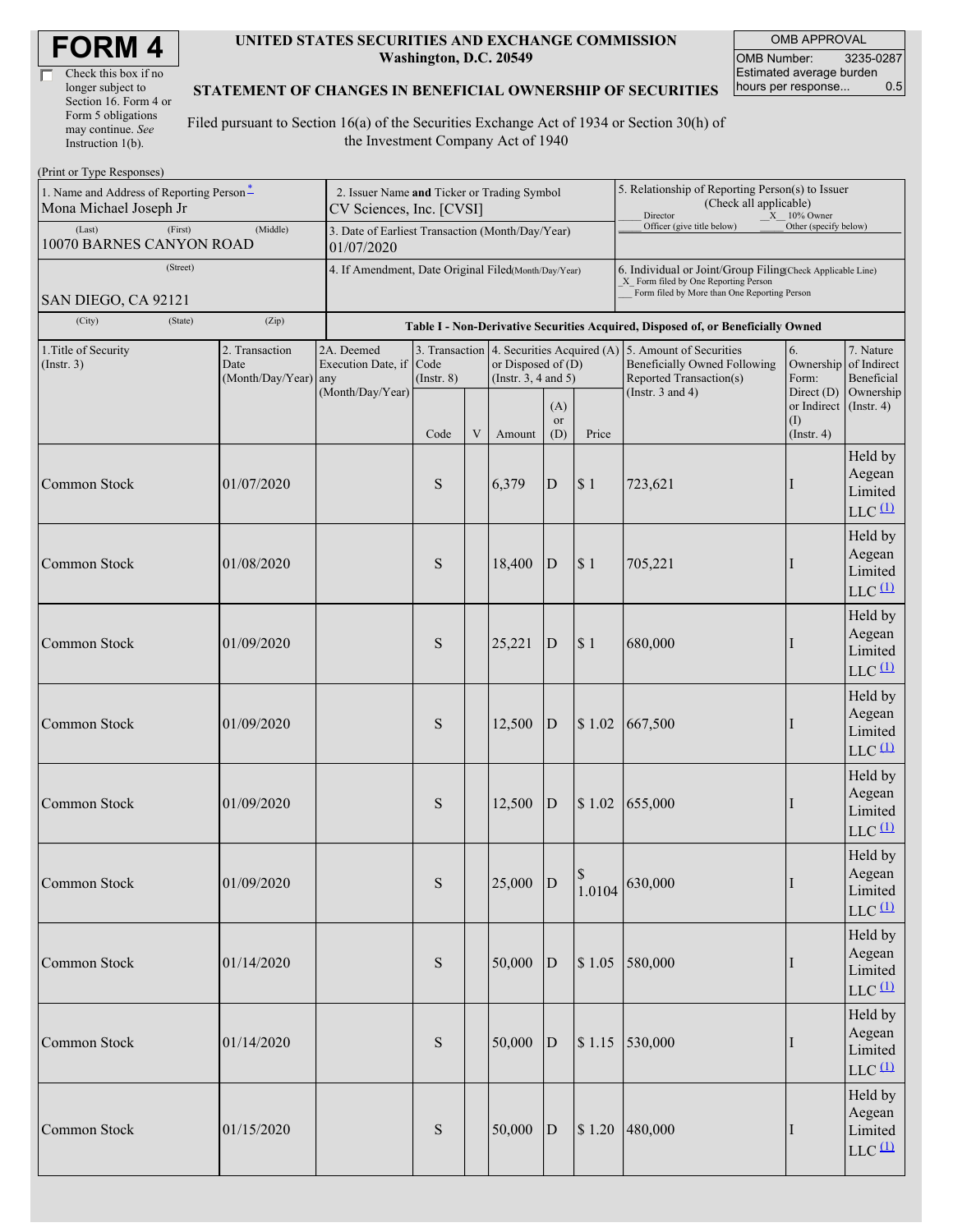| Common Stock | 01/20/2020 | ${\bf S}$ | 80,000      | $\mathbf{D}$   | \$1.20               | 400,000                 | П           | Held by<br>Aegean<br>Limited<br>$LLC$ <sup><math>(1)</math></sup> |
|--------------|------------|-----------|-------------|----------------|----------------------|-------------------------|-------------|-------------------------------------------------------------------|
| Common Stock | 02/11/2020 | S         | 8,000       | $\mathbf D$    | \$0.95               | 392,000                 | H           | Held by<br>Aegean<br>Limited<br>$LLC$ <sup><math>(1)</math></sup> |
| Common Stock | 02/14/2020 | S         | 45,000      | $\overline{D}$ | \$0.95               | 347,000                 |             | Held by<br>Aegean<br>Limited<br>$LLC$ <sup><math>(1)</math></sup> |
| Common Stock | 03/26/2020 | S         | 25,000      | $\mathbf{D}$   | \$0.70               | 322,000                 | $\bf{l}$    | Held by<br>Aegean<br>Limited<br>$LLC$ <sup><math>(1)</math></sup> |
| Common Stock | 04/21/2020 | ${\bf S}$ | 77,200      | $\mathbf D$    | $\mathcal{S}$<br>(2) | 0.5244 3,602,800        | $\mathbf D$ |                                                                   |
| Common Stock | 04/22/2020 | ${\bf S}$ | 278,421 D   |                | $\mathbb{S}$<br>(3)  | 0.5017 3,324,379        | $\mathbf D$ |                                                                   |
| Common Stock | 04/23/2020 | ${\bf S}$ | 42,774      | D              | $\mathcal{S}$<br>(4) | 0.5143 3,281,605        | $\mathbf D$ |                                                                   |
| Common Stock | 04/27/2020 | S         | 207,226 D   |                | $\mathcal{S}$<br>(5) | 0.5209 3,074,379        | $\mathbf D$ |                                                                   |
| Common Stock | 04/28/2020 | S         | 5,650       | D              | 0.544                | 3,068,729               | $\mathbf D$ |                                                                   |
| Common Stock | 04/29/2020 | ${\bf S}$ | 84,575      | D              | 60                   | 0.5317 2,984,154        | $\mathbf D$ |                                                                   |
| Common Stock | 04/30/2020 | S         | 16,840      | $\mathbf D$    | 0.514                | 2,967,314               | $\mathbf D$ |                                                                   |
| Common Stock | 05/01/2020 | ${\bf S}$ | 42,790      | D              | $\mathbb S$<br>(7)   | 0.4834 2,924,524        | $\mathbf D$ |                                                                   |
| Common Stock | 05/04/2020 | ${\bf S}$ | $109,239$ D |                | \$<br><u>(8)</u>     | 0.4766 2,815,285        | ${\bf D}$   |                                                                   |
| Common Stock | 05/05/2020 | ${\bf S}$ | 136,285 D   |                | \$<br>(9)            | $0.4708$ 2,679,000 (10) | $\mathbf D$ |                                                                   |

Reminder: Report on a separate line for each class of securities beneficially owned directly or indirectly.

SEC 1474 (9-02)

**Persons who respond to the collection of information contained in this form are not required to respond unless the form displays a currently valid OMB control number.**

**Table II - Derivative Securities Acquired, Disposed of, or Beneficially Owned**  $(e.g., \text{puts})$ 

|  | calls, warrants, options, convertible securities) |  |
|--|---------------------------------------------------|--|

| 1. Title of $\vert$ 2. |                            | 3. Transaction                   | 3A. Deemed                            | 14.  |                 | 6. Date Exercisable | 7. Title and    |                       | 8. Price of 9. Number of 10. |                               | 11. Nature           |
|------------------------|----------------------------|----------------------------------|---------------------------------------|------|-----------------|---------------------|-----------------|-----------------------|------------------------------|-------------------------------|----------------------|
|                        | Derivative Conversion Date |                                  | Execution Date, if Transaction Number |      |                 | and Expiration Date | Amount of       | Derivative Derivative |                              | Ownership of Indirect         |                      |
| Security               |                            | or Exercise (Month/Day/Year) any |                                       | Code | of c            | (Month/Day/Year)    | Underlying      | Security              | Securities                   | Form of                       | Beneficial           |
| $($ Instr. 3 $)$       | Price of                   |                                  | $(Month/Day/Year)$ (Instr. 8)         |      | Derivative      |                     | Securities      | (Insert, 5)           | Beneficially                 |                               | Derivative Ownership |
|                        | Derivative                 |                                  |                                       |      | Securities      |                     | (Instr. $3$ and |                       | Owned                        | Security: $(\text{Instr. 4})$ |                      |
|                        | Security                   |                                  |                                       |      | Acquired        |                     |                 |                       | Following                    | Direct $(D)$                  |                      |
|                        |                            |                                  |                                       |      | $(A)$ or        |                     |                 |                       | Reported                     | or Indirect                   |                      |
|                        |                            |                                  |                                       |      | Disposed        |                     |                 |                       | Transaction(s) $(I)$         |                               |                      |
|                        |                            |                                  |                                       |      | of(D)           |                     |                 |                       | $($ Instr. 4 $)$             | $($ Instr. 4 $)$              |                      |
|                        |                            |                                  |                                       |      | $($ Instr. 3,   |                     |                 |                       |                              |                               |                      |
|                        |                            |                                  |                                       |      | $4$ , and $5$ ) |                     |                 |                       |                              |                               |                      |
|                        |                            |                                  |                                       |      |                 |                     |                 |                       |                              |                               |                      |
|                        |                            |                                  |                                       |      |                 |                     |                 |                       |                              |                               |                      |
|                        |                            |                                  |                                       |      |                 |                     |                 |                       |                              |                               |                      |
|                        |                            |                                  |                                       |      |                 |                     |                 |                       |                              |                               |                      |